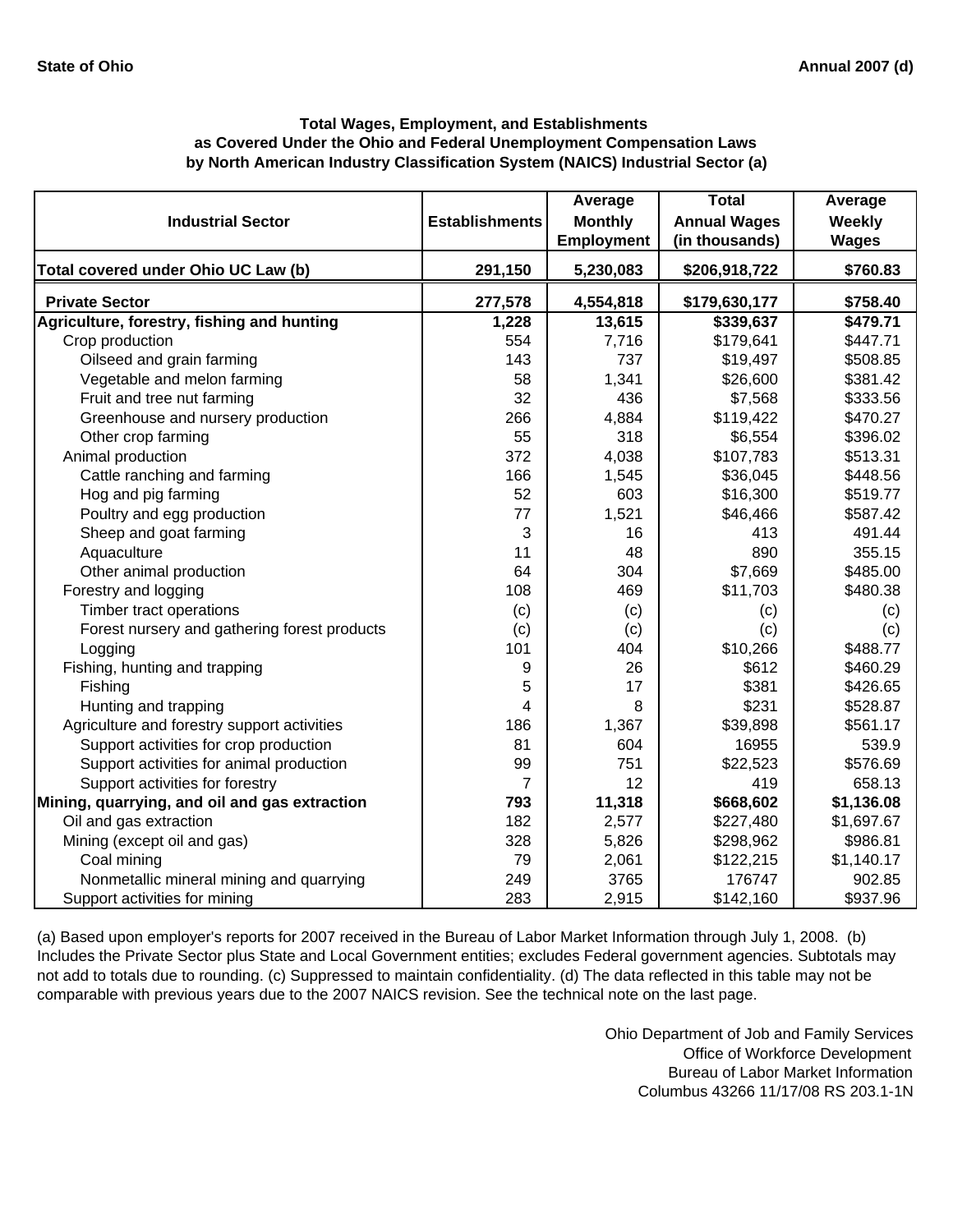|                                               |                       | Average           | <b>Total</b>        | Average      |
|-----------------------------------------------|-----------------------|-------------------|---------------------|--------------|
| <b>Industrial Sector</b>                      | <b>Establishments</b> | <b>Monthly</b>    | <b>Annual Wages</b> | Weekly       |
|                                               |                       | <b>Employment</b> | (in thousands)      | <b>Wages</b> |
| <b>Utilities</b>                              | 545                   | 20,970            | \$1,577,428         | \$1,446.62   |
| <b>Utilities</b>                              | 545                   | 20,970            | \$1,577,428         | \$1,446.62   |
| Power generation and supply                   | 311                   | 16,387            | \$1,305,606         | \$1,532.19   |
| Natural gas distribution                      | 122                   | 3,423             | \$221,394           | \$1,243.75   |
| Water, sewage and other systems               | 113                   | 1,160             | \$50,428            | \$836.19     |
| <b>Construction</b>                           | 27,599                | 224,574           | \$9,974,541         | \$854.13     |
| Construction of buildings                     | 7,939                 | 52,896            | \$2,430,372         | \$883.58     |
| Residential building construction             | 6,054                 | 24,001            | \$906,186           | \$726.08     |
| Nonresidential building construction          | 1,885                 | 28,895            | \$1,524,187         | \$1,014.40   |
| Heavy and civil engineering construction      | 1,522                 | 23,944            | \$1,335,065         | \$1,072.27   |
| Utility system construction                   | 694                   | 10,959            | \$564,868           | \$991.23     |
| Land subdivision                              | 260                   | 1,257             | \$65,032            | \$994.92     |
| Highway, street, and bridge construction      | 369                   | 9,700             | \$600,431           | \$1,190.40   |
| Other heavy construction                      | 199                   | 2,028             | \$104,734           | \$993.08     |
| Specialty trade contractors                   | 18,139                | 147,734           | \$6,209,103         | \$808.25     |
| Building foundation and exterior contractors  | 4,334                 | 31,892            | \$1,190,222         | \$717.69     |
| Building equipment contractors                | 6,299                 | 68,507            | \$3,178,964         | \$892.38     |
| Building finishing contractors                | 4,206                 | 25,432            | \$939,862           | \$710.69     |
| Other specialty trade contractors             | 3,300                 | 21,903            | \$900,055           | \$790.25     |
| Manufacturing                                 | 17,460                | 771,360           | \$39,665,824        | \$988.90     |
| Food manufacturing                            | 1,023                 | 53,639            | \$2,316,636         | \$830.56     |
| Animal food manufacturing                     | 79                    | 2,822             | \$148,450           | \$1,011.81   |
| Grain and oilseed milling                     | (c)                   | (c)               | (c)                 | (c)          |
| Sugar and confectionery product manufacturing | 83                    | 2219              | 57217               | 495.77       |
| Fruit and vegetable preserving and specialty  | 74                    | 11,524            | \$518,987           | \$866.04     |
| Dairy product manufacturing                   | 69                    | 7,573             | \$472,942           | \$1,200.96   |
| Animal slaughtering and processing            | 159                   | 8,355             | \$306,559           | \$705.62     |
| Seafood product preparation and packaging     | (c)                   | (c)               | (c)                 | (c)          |
| Bakeries and tortilla manufacturing           | 413                   | 12,854            | \$428,356           | \$640.85     |
| Other food manufacturing                      | 114                   | 6,457             | \$284,720           | \$848.04     |
| Beverage and tobacco product manufacturing    | 82                    | 6,900             | \$333,654           | \$929.90     |
| Textile mills                                 | 81                    | 2,618             | \$123,563           | \$907.56     |
| Fiber, yarn, and thread mills                 | 3                     | 12                | \$282               | \$436.85     |
| <b>Fabric mills</b>                           | 30                    | 1,279             | \$51,165            | \$769.40     |
| Textile and fabric finishing mills            | 49                    | 1,327             | \$72,115            | \$1,045.10   |

(a) Based upon employer's reports for 2007 received in the Bureau of Labor Market Information through July 1, 2008. (b) Includes the Private Sector plus State and Local Government entities; excludes Federal government agencies. Subtotals may not add to totals due to rounding. (c) Suppressed to maintain confidentiality. (d) The data reflected in this table may not be comparable with previous years due to the 2007 NAICS revision. See the technical note on the last page.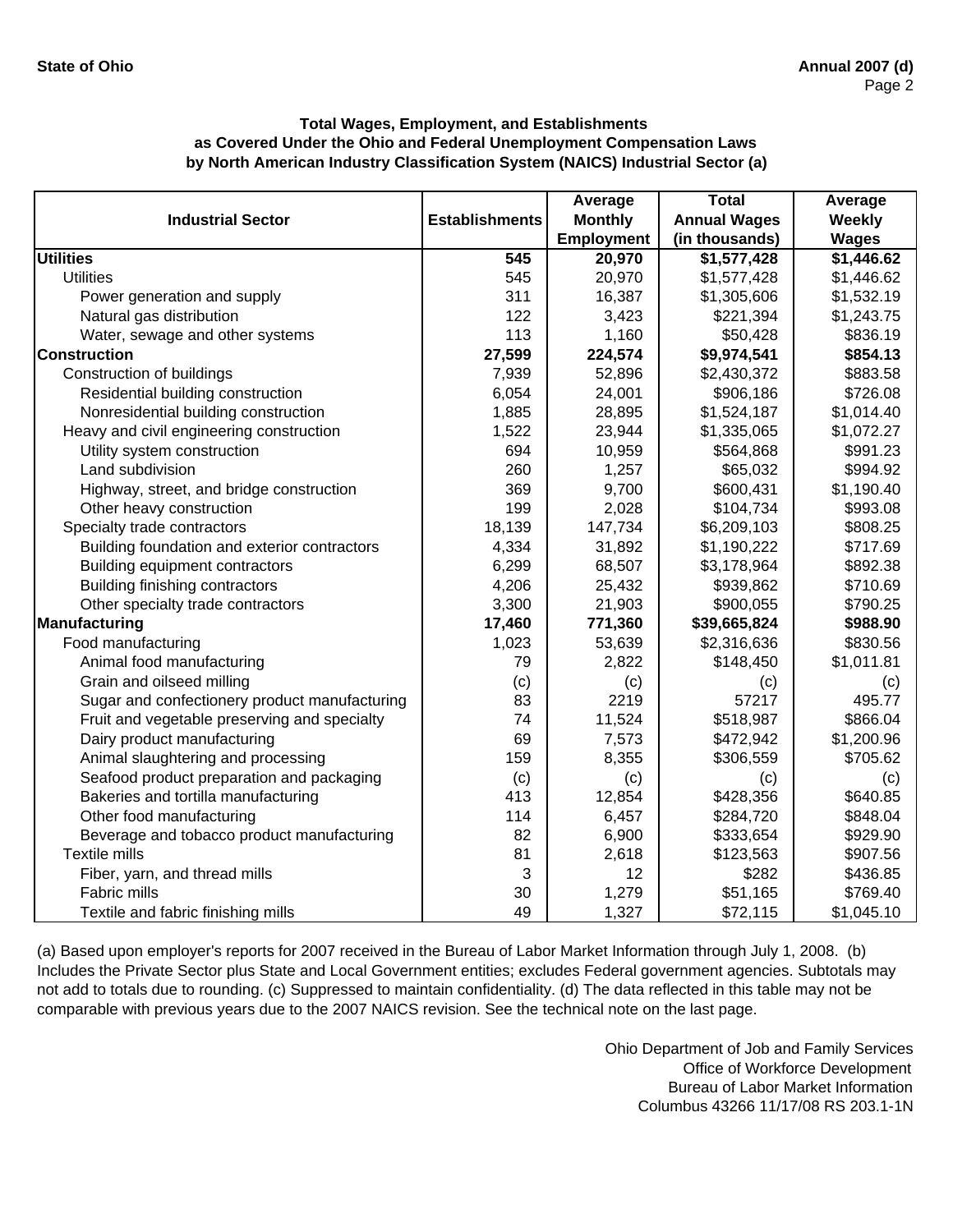|                                             |                       | Average           | <b>Total</b>        | Average      |
|---------------------------------------------|-----------------------|-------------------|---------------------|--------------|
| <b>Industrial Sector</b>                    | <b>Establishments</b> | <b>Monthly</b>    | <b>Annual Wages</b> | Weekly       |
|                                             |                       | <b>Employment</b> | (in thousands)      | <b>Wages</b> |
| Textile product mills                       | 248                   | 4,636             | \$132,525           | \$549.69     |
| Textile furnishings mills                   | 79                    | 1,700             | \$53,814            | \$608.92     |
| Other textile product mills                 | 169                   | 2,937             | \$78,711            | \$515.42     |
| Apparel manufacturing                       | 98                    | 2,388             | \$78,996            | \$636.27     |
| Apparel knitting mills                      | (c)                   | (c)               | (c)                 | (c)          |
| Cut and sew apparel manufacturing           | 85                    | 2,155             | \$69,617            | \$621.38     |
| Accessories and other apparel manufacturing | (c)                   | (c)               | (c)                 | (c)          |
| Leather and allied product manufacturing    | 26                    | 606               | \$15,743            | \$499.87     |
| Leather and hide tanning and finishing      | (c)                   | (c)               | (c)                 | (c)          |
| Footwear manufacturing                      | (c)                   | (c)               | (c)                 | (c)          |
| Other leather product manufacturing         | 15                    | 555               | \$14,242            | \$493.62     |
| Wood product manufacturing                  | 702                   | 15,730            | \$515,203           | \$629.87     |
| Sawmills and wood preservation              | 118                   | 1,641             | \$50,045            | \$586.62     |
| Plywood and engineered wood product mfg.    | 66                    | 2,592             | \$91,455            | \$678.58     |
| Other wood product manufacturing            | 518                   | 11,498            | \$373,702           | \$625.06     |
| Paper manufacturing                         | 406                   | 24,025            | \$1,160,761         | \$929.12     |
| Pulp, paper, and paperboard mills           | 34                    | 4,779             | \$270,435           | \$1,088.35   |
| Converted paper product manufacturing       | 372                   | 19,247            | \$890,326           | \$889.60     |
| Printing and related support activities     | 1,554                 | 31,127            | \$1,295,726         | \$800.52     |
| Petroleum and coal products manufacturing   | 128                   | 4,608             | \$335,157           | \$1,398.63   |
| Chemical manufacturing                      | 773                   | 46,396            | \$2,973,343         | \$1,232.42   |
| Basic chemical manufacturing                | 188                   | 10,438            | \$777,359           | \$1,432.13   |
| Resin, rubber, and artificial fibers mfg.   | 112                   | 6,086             | \$376,153           | \$1,188.67   |
| Agricultural chemical manufacturing         | 32                    | 2,084             | \$166,717           | \$1,538.69   |
| Pharmaceutical and medicine manufacturing   | 41                    | 5,074             | \$314,063           | \$1,190.23   |
| Paint, coating, and adhesive manufacturing  | 130                   | 7,251             | \$431,884           | \$1,145.46   |
| Soap, cleaning compound, and toiletry mfg.  | 90                    | 8,876             | \$513,948           | \$1,113.48   |
| Other chemical product and preparation mfg. | 181                   | 6,587             | \$393,219           | \$1,148.02   |
| Plastics and rubber products manufacturing  | 974                   | 64,019            | \$2,624,053         | \$788.25     |
| Plastics product manufacturing              | 741                   | 46,800            | \$1,856,028         | \$762.67     |
| Rubber product manufacturing                | 233                   | 17,219            | \$768,025           | \$857.75     |
| Nonmetallic mineral product manufacturing   | 848                   | 30,608            | \$1,492,854         | \$937.94     |
| Clay product and refractory manufacturing   | 144                   | 5,634             | \$230,414           | \$786.44     |
| Glass and glass product manufacturing       | 120                   | 8,732             | \$450,724           | \$992.63     |
| Cement and concrete product manufacturing   | 360                   | 7,695             | \$321,500           | \$803.44     |

(a) Based upon employer's reports for 2007 received in the Bureau of Labor Market Information through July 1, 2008. (b) Includes the Private Sector plus State and Local Government entities; excludes Federal government agencies. Subtotals may not add to totals due to rounding. (c) Suppressed to maintain confidentiality. (d) The data reflected in this table may not be comparable with previous years due to the 2007 NAICS revision. See the technical note on the last page.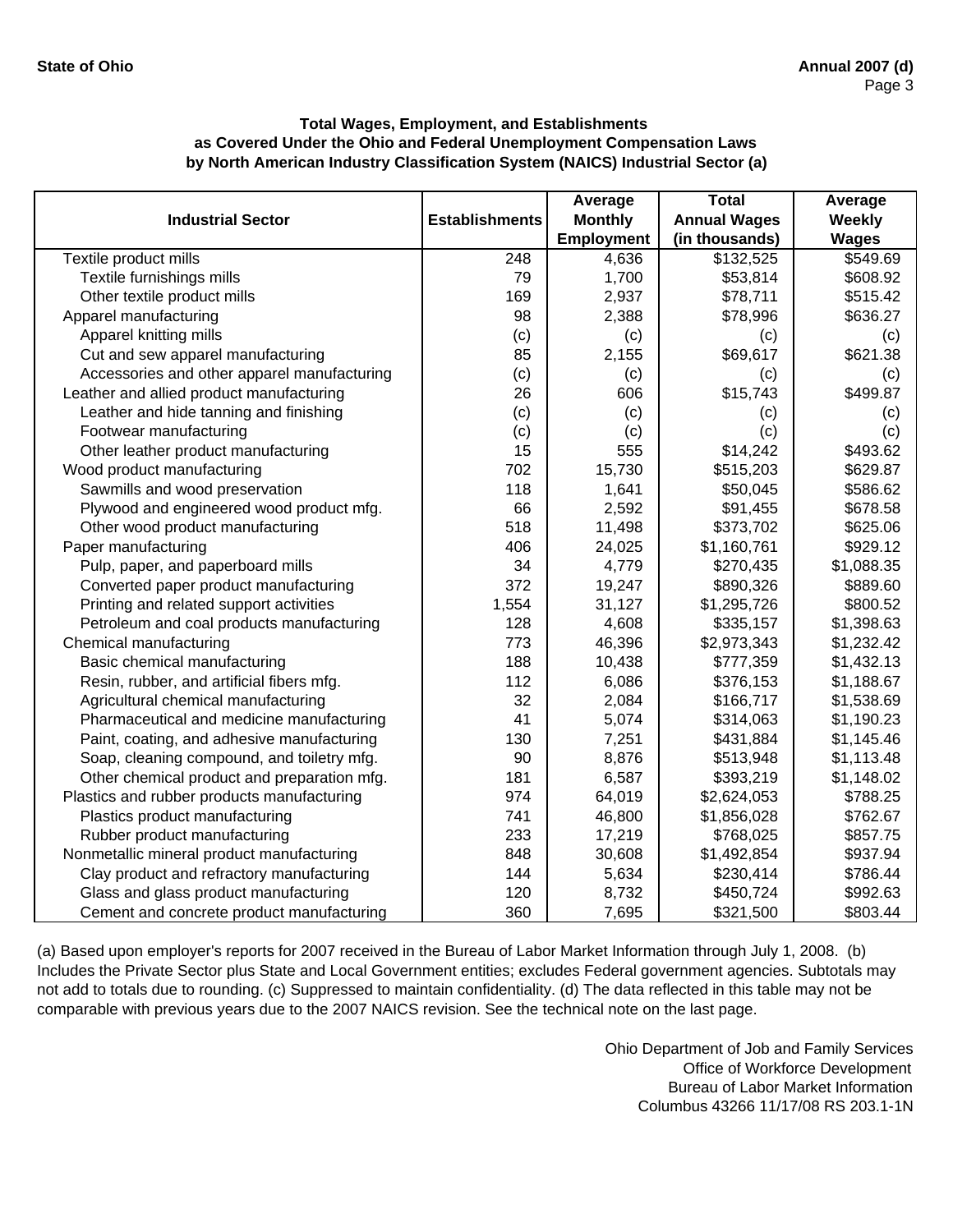|                                               |                       | Average           | <b>Total</b>        | Average       |
|-----------------------------------------------|-----------------------|-------------------|---------------------|---------------|
| <b>Industrial Sector</b>                      | <b>Establishments</b> | <b>Monthly</b>    | <b>Annual Wages</b> | <b>Weekly</b> |
|                                               |                       | <b>Employment</b> | (in thousands)      | <b>Wages</b>  |
| Lime and gypsum product manufacturing         | $\overline{18}$       | 822               | \$45,338            | \$1,060.88    |
| Other nonmetallic mineral products            | 205                   | 7,725             | \$444,878           | \$1,107.48    |
| Primary metal manufacturing                   | 512                   | 50,433            | \$3,182,558         | \$1,213.56    |
| Iron and steel mills and ferroalloy mfg.      | 61                    | 12,931            | \$913,357           | \$1,358.29    |
| Steel product mfg. from purchased steel       | 119                   | 9,247             | \$493,991           | \$1,027.33    |
| Alumina and aluminum production               | 55                    | 4,329             | \$181,186           | \$804.94      |
| Other nonferrous metal production             | 51                    | 6,035             | \$618,144           | \$1,969.75    |
| Foundries                                     | 226                   | 17,891            | \$975,880           | \$1,048.98    |
| Fabricated metal product manufacturing        | 3,987                 | 117,439           | \$5,571,708         | \$912.37      |
| Forging and stamping                          | 256                   | 13,200            | \$631,050           | \$919.38      |
| Cutlery and handtool manufacturing            | 98                    | 4,632             | \$200,568           | \$832.79      |
| Architectural and structural metals mfg.      | 685                   | 19,606            | \$856,271           | \$839.88      |
| Boiler, tank, and shipping container mfg.     | 111                   | 8,272             | \$487,900           | \$1,134.25    |
| Hardware manufacturing                        | 44                    | 1,373             | \$54,108            | \$757.96      |
| Spring and wire product manufacturing         | 87                    | 3,231             | \$136,801           | \$814.37      |
| Machine shops and threaded product mfg.       | 1,715                 | 26,685            | \$1,160,413         | \$836.27      |
| Coating, engraving, and heat treating metals  | 569                   | 14,669            | \$582,877           | \$764.15      |
| Other fabricated metal product manufacturing  | 422                   | 25,774            | \$1,461,720         | \$1,090.65    |
| Machinery manufacturing                       | 2,182                 | 82,611            | \$4,269,415         | \$993.87      |
| Ag., construction, and mining machinery mfg.  | 111                   | 6,286             | \$265,241           | \$811.46      |
| Industrial machinery manufacturing            | 293                   | 10,351            | \$539,732           | \$1,002.77    |
| Commercial and service industry machinery     | 117                   | 3,762             | \$171,066           | \$874.58      |
| HVAC and commercial refrigeration equipment   | 93                    | 7,946             | \$410,378           | \$993.21      |
| Metalworking machinery manufacturing          | 1,040                 | 24,127            | \$1,188,759         | \$947.54      |
| Turbine and power transmission equipment mfg. | 73                    | 4,888             | \$263,757           | \$1,037.65    |
| Other general purpose machinery manufacturing | 455                   | 25,252            | \$1,430,483         | \$1,089.40    |
| Computer and electronic product manufacturing | 561                   | 22,395            | \$1,375,527         | \$1,181.17    |
| Computer and peripheral equipment mfg.        | 30                    | 1,949             | \$106,492           | \$1,050.94    |
| Communications equipment manufacturing        | 51                    | 3,069             | \$222,036           | \$1,391.38    |
| Audio and video equipment manufacturing       | 10                    | 108               | \$5,642             | \$1,002.29    |
| Semiconductor and electronic component mfg.   | 176                   | 6,885             | \$452,790           | \$1,264.75    |
| Electronic instrument manufacturing           | 275                   | 10,179            | \$567,562           | \$1,072.27    |
| Magnetic media manufacturing and reproducing  | 18                    | 206               | \$21,006            | \$1,965.73    |
| Electrical equipment and appliance mfg.       | 419                   | 32,113            | \$1,619,260         | \$969.69      |
| Electric lighting equipment manufacturing     | 67                    | 4,723             | \$287,246           | \$1,169.69    |

(a) Based upon employer's reports for 2007 received in the Bureau of Labor Market Information through July 1, 2008. (b) Includes the Private Sector plus State and Local Government entities; excludes Federal government agencies. Subtotals may not add to totals due to rounding. (c) Suppressed to maintain confidentiality. (d) The data reflected in this table may not be comparable with previous years due to the 2007 NAICS revision. See the technical note on the last page.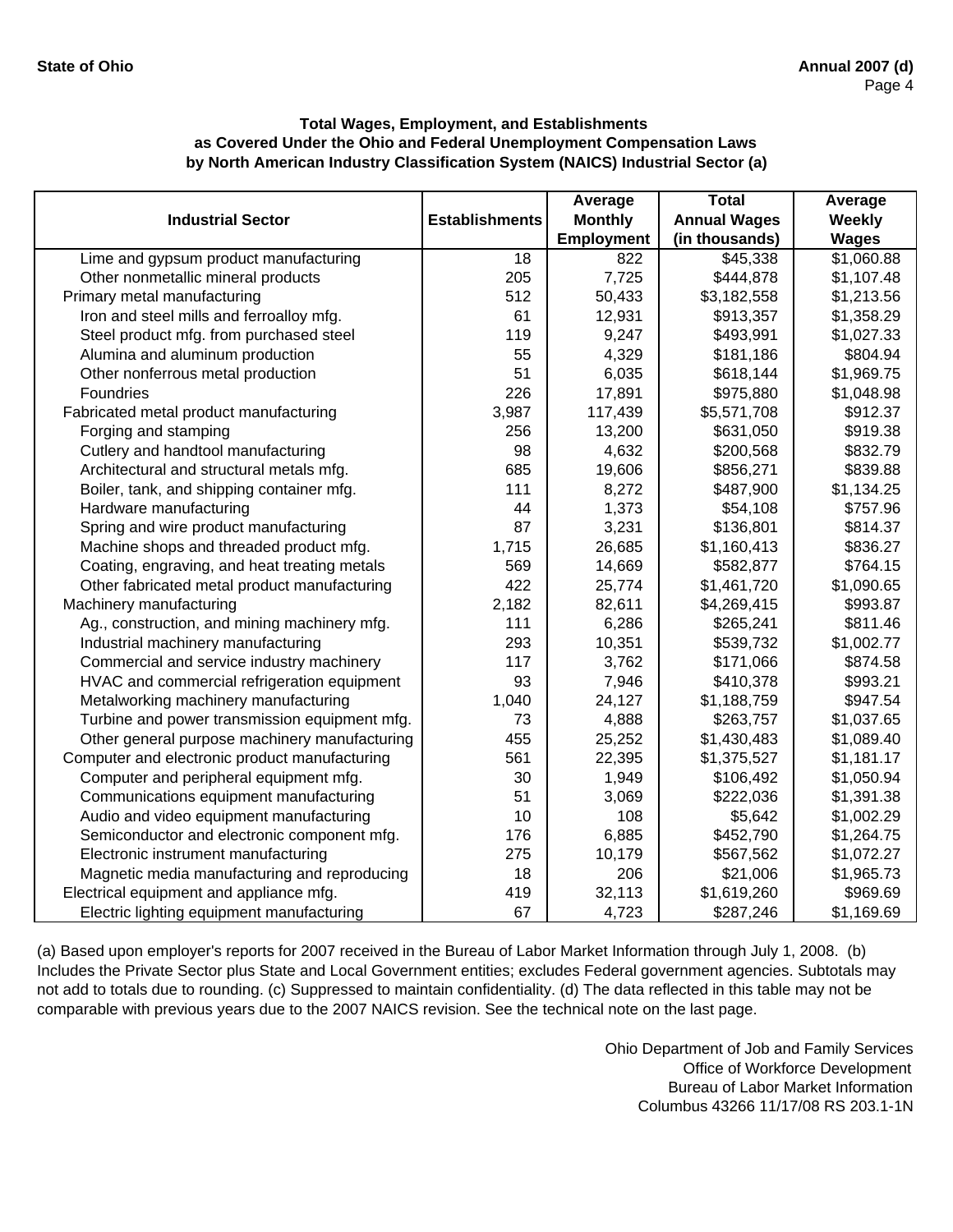|                                               |                       | Average           | <b>Total</b>        | Average      |
|-----------------------------------------------|-----------------------|-------------------|---------------------|--------------|
| <b>Industrial Sector</b>                      | <b>Establishments</b> | <b>Monthly</b>    | <b>Annual Wages</b> | Weekly       |
|                                               |                       | <b>Employment</b> | (in thousands)      | <b>Wages</b> |
| Household appliance manufacturing             | 33                    | 11,525            | \$491,318           | \$819.83     |
| Electrical equipment manufacturing            | 197                   | 9,551             | \$552,085           | \$1,111.67   |
| Other electrical equipment and component mfg. | 123                   | 6,315             | \$288,611           | \$878.92     |
| Transportation equipment manufacturing        | 880                   | 134,026           | \$8,501,073         | \$1,219.79   |
| Motor vehicle manufacturing                   | 34                    | 24,921            | \$1,930,476         | \$1,489.71   |
| Motor vehicle body and trailer manufacturing  | 106                   | 7,560             | \$296,897           | \$755.21     |
| Motor vehicle parts manufacturing             | 549                   | 81,716            | \$4,761,563         | \$1,120.58   |
| Aerospace product and parts manufacturing     | 115                   | 16,145            | \$1,303,909         | \$1,553.13   |
| Railroad rolling stock manufacturing          | 14                    | 362               | \$13,509            | \$718.63     |
| Ship and boat building                        | 22                    | 932               | \$31,076            | \$641.56     |
| Other transportation equipment manufacturing  | 40                    | 2,391             | \$163,643           | \$1,316.37   |
| Furniture and related product manufacturing   | 803                   | 21,097            | \$785,711           | \$716.19     |
| Household and institutional furniture mfg.    | 599                   | 15,686            | \$572,270           | \$701.58     |
| Office furniture and fixtures manufacturing   | 183                   | 4,717             | \$184,861           | \$753.73     |
| Other furniture related product manufacturing | 22                    | 695               | \$28,581            | \$791.40     |
| Miscellaneous manufacturing                   | 1,174                 | 23,945            | \$962,360           | \$772.88     |
| Medical equipment and supplies manufacturing  | 431                   | 9,850             | \$423,986           | \$827.81     |
| Other miscellaneous manufacturing             | 743                   | 14,096            | \$538,374           | \$734.52     |
| <b>Wholesale trade</b>                        | 23,340                | 239,008           | \$13,319,973        | \$1,071.73   |
| Merchant wholesalers, durable goods           | 11,251                | 132,907           | \$7,194,548         | \$1,041.00   |
| Motor vehicle and parts merchant wholesalers  | 896                   | 14,769            | \$630,063           | \$820.42     |
| Furniture and furnishing merchant wholesalers | 321                   | 3,170             | \$150,533           | \$913.25     |
| Lumber and const. supply merchant wholesalers | 734                   | 7,326             | \$343,760           | \$902.37     |
| Commercial equip. merchant wholesalers        | 2,178                 | 25,272            | \$1,780,508         | \$1,354.87   |
| Metal and mineral merchant wholesalers        | 607                   | 10,537            | \$590,449           | \$1,077.65   |
| Electric goods merchant wholesalers           | 1,161                 | 12,992            | \$748,899           | \$1,108.50   |
| Hardware and plumbing merchant wholesalers    | 852                   | 11,528            | \$568,340           | \$948.08     |
| Machinery and supply merchant wholesalers     | 3,304                 | 34,179            | \$1,811,505         | \$1,019.23   |
| Misc. durable goods merchant wholesalers      | 1,199                 | 13,134            | \$570,491           | \$835.31     |
| Merchant wholesalers, nondurable goods        | 4,825                 | 77,950            | \$4,221,821         | \$1,041.56   |
| Paper and paper product merchant wholesalers  | 545                   | 6,479             | \$382,582           | \$1,135.54   |
| Druggists' goods merchant wholesalers         | 407                   | 9,538             | \$769,157           | \$1,550.79   |
| Apparel and piece goods merchant wholesalers  | 232                   | 2,136             | \$99,142            | \$892.56     |
| Grocery and Related Product Wholesalers       | 1,083                 | 25,727            | \$1,126,213         | \$841.83     |
| Farm product raw material merch. whls.        | 220                   | 2,957             | \$112,835           | \$733.88     |

(a) Based upon employer's reports for 2007 received in the Bureau of Labor Market Information through July 1, 2008. (b) Includes the Private Sector plus State and Local Government entities; excludes Federal government agencies. Subtotals may not add to totals due to rounding. (c) Suppressed to maintain confidentiality. (d) The data reflected in this table may not be comparable with previous years due to the 2007 NAICS revision. See the technical note on the last page.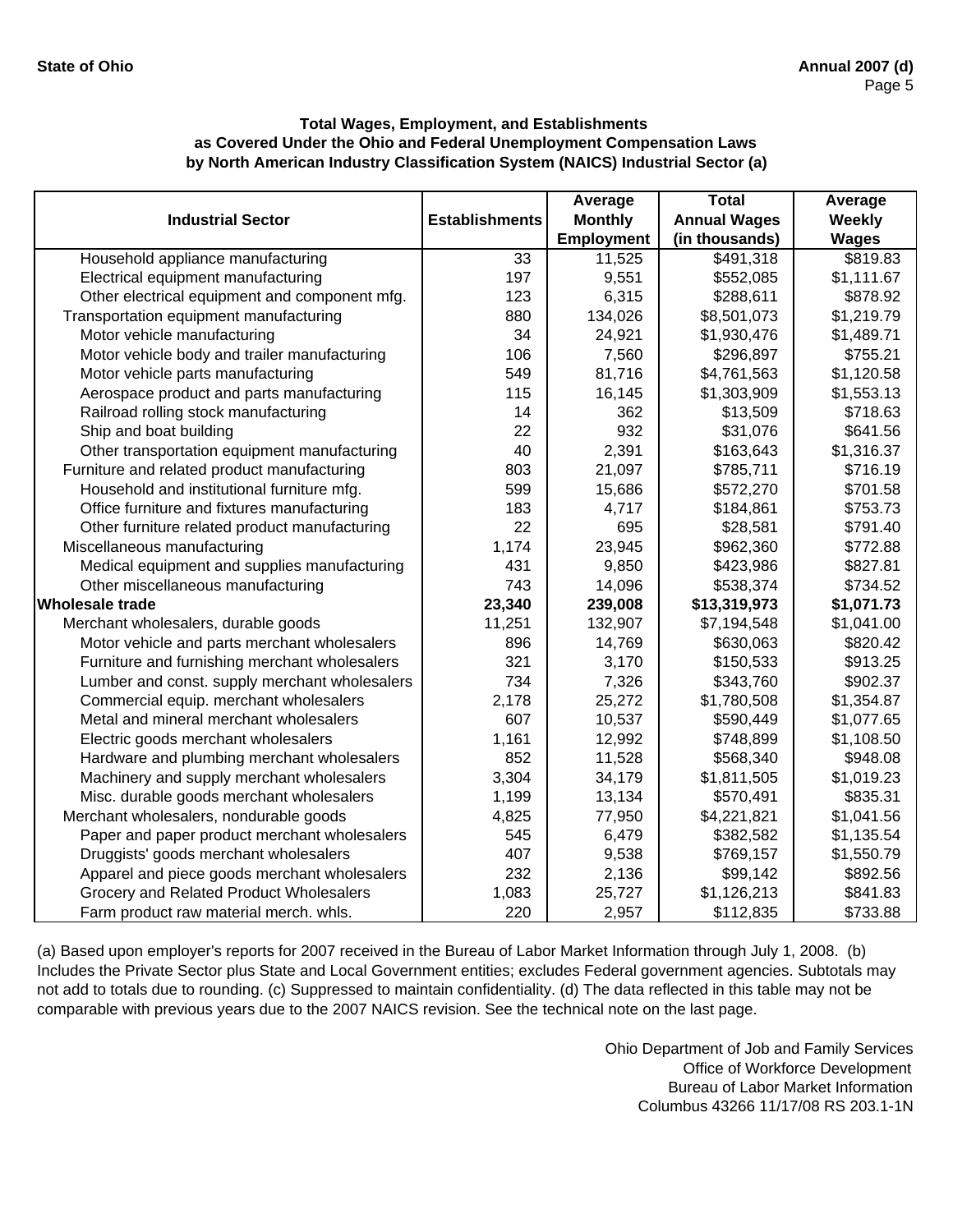|                                               |                       | Average           | <b>Total</b>        | Average      |
|-----------------------------------------------|-----------------------|-------------------|---------------------|--------------|
| <b>Industrial Sector</b>                      | <b>Establishments</b> | <b>Monthly</b>    | <b>Annual Wages</b> | Weekly       |
|                                               |                       | <b>Employment</b> | (in thousands)      | <b>Wages</b> |
| Chemical merchant wholesalers                 | 818                   | 8,949             | \$643,244           | \$1,382.37   |
| Petroleum merchant wholesalers                | 318                   | 3,505             | \$195,728           | \$1,073.79   |
| Alcoholic beverage merchant wholesalers       | 135                   | 4,927             | \$239,722           | \$935.69     |
| Misc. nondurable goods merchant wholesalers   | 1,068                 | 13,732            | \$653,199           | \$914.75     |
| Electronic markets and agents and brokers     | 7,265                 | 28,151            | \$1,903,604         | \$1,300.42   |
| <b>Retail trade</b>                           | 37,738                | 601,333           | \$14,028,688        | \$448.63     |
| Motor vehicle and parts dealers               | 4,611                 | 74,960            | \$2,718,843         | \$697.52     |
| Automobile dealers                            | 1,977                 | 47,418            | \$1,911,191         | \$775.10     |
| Other motor vehicle dealers                   | 496                   | 5,022             | \$166,710           | \$638.38     |
| Auto parts, accessories, and tire stores      | 2,138                 | 22,520            | \$640,942           | \$547.33     |
| Furniture and home furnishings stores         | 1,916                 | 18,456            | \$520,051           | \$541.88     |
| Furniture stores                              | 829                   | 9,731             | \$301,511           | \$595.87     |
| Home furnishings stores                       | 1,087                 | 8,725             | \$218,540           | \$481.69     |
| Electronics and appliance stores              | 1,990                 | 19,667            | \$614,881           | \$601.25     |
| Building material and garden supply stores    | 3,168                 | 49,341            | \$1,333,984         | \$519.92     |
| Building material and supplies dealers        | 2,381                 | 42,076            | \$1,159,608         | \$530.00     |
| Lawn and garden equipment and supplies stores | 787                   | 7,265             | \$174,377           | \$461.62     |
| Food and beverage stores                      | 5,315                 | 110,341           | \$2,026,055         | \$353.12     |
| Grocery stores                                | 3,401                 | 96,627            | \$1,758,929         | \$350.06     |
| Specialty food stores                         | 886                   | 8,563             | \$184,318           | \$413.92     |
| Beer, wine, and liquor stores                 | 1,027                 | 5,151             | \$82,808            | \$309.13     |
| Health and personal care stores               | 3,170                 | 38,642            | \$1,147,035         | \$570.85     |
| <b>Gasoline stations</b>                      | 3,711                 | 34,576            | \$677,161           | \$376.63     |
| Clothing and clothing accessories stores      | 4,068                 | 48,186            | \$842,094           | \$336.08     |
| Clothing stores                               | 2,441                 | 35,698            | \$564,039           | \$303.85     |
| Shoe stores                                   | 771                   | 5,635             | \$108,132           | \$369.06     |
| Jewelry, luggage, and leather goods stores    | 856                   | 6,853             | \$169,924           | \$476.83     |
| Sporting goods, hobby, book, and music stores | 2,134                 | 24,261            | \$431,683           | \$342.17     |
| Sporting goods and musical instrument stores  | 1,581                 | 18,472            | \$340,610           | \$354.62     |
| Book, periodical, and music stores            | 552                   | 5,790             | \$91,073            | \$302.50     |
| General merchandise stores                    | 2,182                 | 125,826           | \$2,314,406         | \$353.73     |
| Department stores                             | 582                   | 80,895            | \$1,473,847         | \$350.37     |
| Other general merchandise stores              | 1,601                 | 44,930            | \$840,559           | \$359.77     |
| Miscellaneous store retailers                 | 4,331                 | 35,503            | \$707,772           | \$383.38     |
| <b>Florists</b>                               | 777                   | 4,105             | \$58,071            | \$272.04     |

(a) Based upon employer's reports for 2007 received in the Bureau of Labor Market Information through July 1, 2008. (b) Includes the Private Sector plus State and Local Government entities; excludes Federal government agencies. Subtotals may not add to totals due to rounding. (c) Suppressed to maintain confidentiality. (d) The data reflected in this table may not be comparable with previous years due to the 2007 NAICS revision. See the technical note on the last page.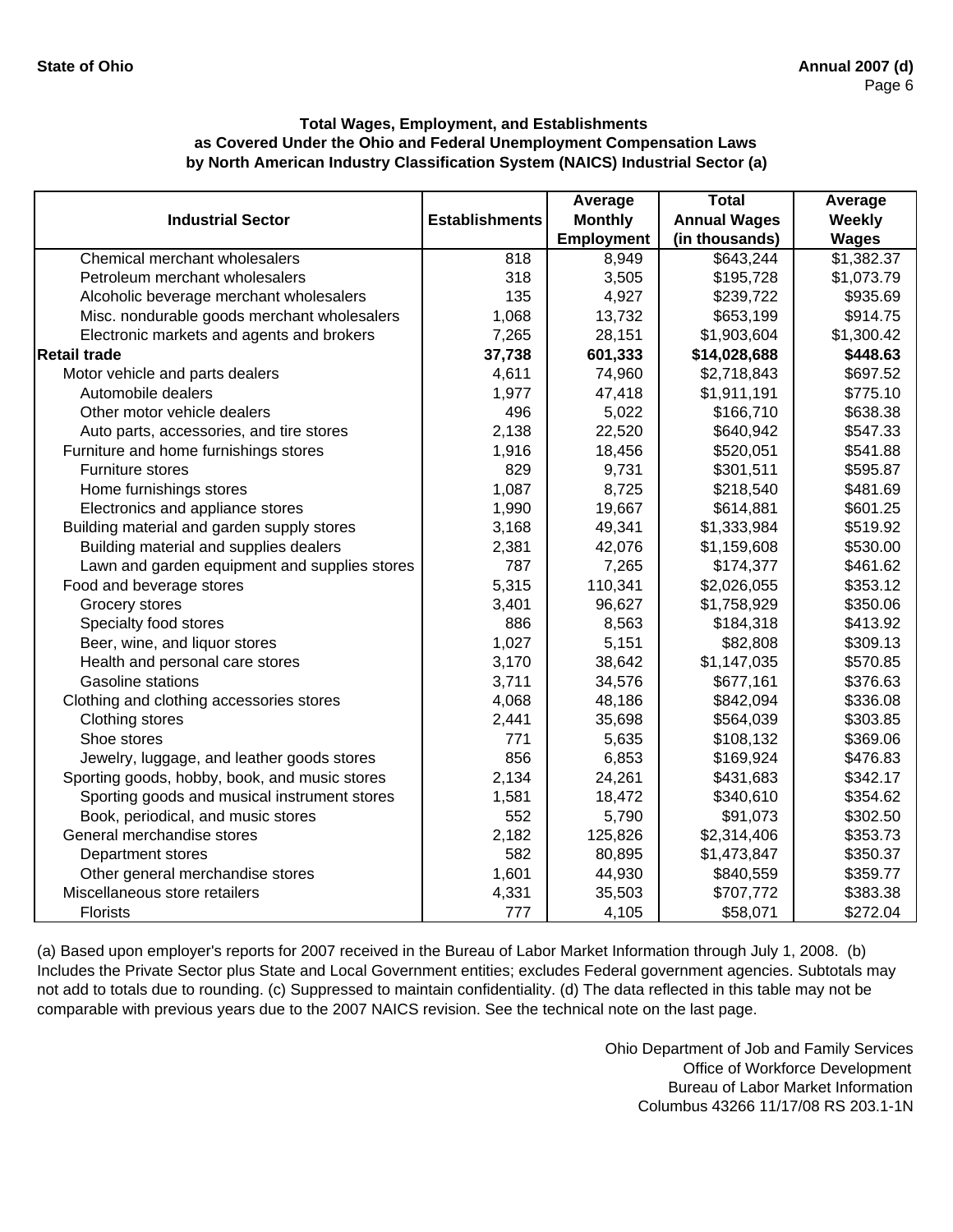|                                              |                       | Average           | <b>Total</b>        | Average      |
|----------------------------------------------|-----------------------|-------------------|---------------------|--------------|
| <b>Industrial Sector</b>                     | <b>Establishments</b> | <b>Monthly</b>    | <b>Annual Wages</b> | Weekly       |
|                                              |                       | <b>Employment</b> | (in thousands)      | <b>Wages</b> |
| Office supplies, stationery, and gift stores | 1,462                 | 14,634            | \$324,048           | \$425.85     |
| Used merchandise stores                      | 499                   | 5,152             | \$88,043            | \$328.65     |
| Other miscellaneous store retailers          | 1,594                 | 11,612            | \$237,610           | \$393.50     |
| Nonstore retailers                           | 1,145                 | 21,576            | \$694,723           | \$619.21     |
| Electronic shopping and mail-order houses    | 437                   | 10,336            | \$386,903           | \$719.85     |
| Vending machine operators                    | 289                   | 7,297             | \$170,288           | \$448.79     |
| Direct selling establishments                | 418                   | 3,943             | \$137,532           | \$670.85     |
| <b>Transportation and warehousing</b>        | 7,819                 | 181,919           | \$7,405,531         | \$782.85     |
| Air transportation                           | 157                   | 12,761            | \$777,869           | \$1,172.29   |
| Scheduled air transportation                 | 62                    | 7,660             | \$350,426           | \$879.77     |
| Nonscheduled air transportation              | 95                    | 5,101             | \$427,443           | \$1,611.60   |
| Rail transportation                          | (c)                   | (c)               | (c)                 | (c)          |
| Water transportation                         | 34                    | 732               | \$45,426            | \$1,193.13   |
| Sea, coastal, and Great Lakes transportation | 18                    | 467               | \$31,120            | \$1,281.29   |
| Inland water transportation                  | 16                    | 265               | \$14,306            | \$1,037.81   |
| Truck transportation                         | 4,731                 | 70,654            | \$2,952,428         | \$803.60     |
| General freight trucking                     | 3,122                 | 55,711            | \$2,370,843         | \$818.38     |
| Specialized freight trucking                 | 1,609                 | 14,943            | \$581,585           | \$748.48     |
| Transit and ground passenger transportation  | 352                   | 8,068             | \$158,726           | \$378.35     |
| Urban transit systems                        | (c)                   | (c)               | (c)                 | (c)          |
| Interurban and rural bus transportation      | (c)                   | (c)               | (c)                 | (c)          |
| Taxi and limousine service                   | 152                   | 1,237             | \$20,296            | \$315.52     |
| School and employee bus transportation       | 46                    | 3,495             | \$69,263            | \$381.06     |
| Charter bus industry                         | 45                    | 1,019             | \$23,075            | \$435.62     |
| Other ground passenger transportation        | 95                    | 1,790             | \$34,517            | \$370.88     |
| Pipeline transportation                      | 83                    | 993               | \$76,396            | \$1,479.77   |
| Pipeline transportation of crude oil         | 9                     | 391               | \$33,520            | \$1,649.35   |
| Pipeline transportation of natural gas       | 40                    | 370               | \$23,166            | \$1,205.38   |
| Other pipeline transportation                | 35                    | 232               | \$19,710            | \$1,630.88   |
| Scenic and sightseeing transportation        | 26                    | 266               | \$5,694             | \$410.98     |
| Scenic and sightseeing transportation, land  | 10                    | 167               | \$4,015             | \$461.44     |
| Scenic and sightseeing transportation, water | (c)                   | (c)               | (c)                 | (c)          |
| Scenic and sightseeing transportation, other | (c)                   | (c)               | (c)                 | (c)          |
| Support activities for transportation        | 1,273                 | 18,539            | \$700,039           | \$726.17     |
| Support activities for air transportation    | 160                   | 3,563             | \$136,404           | \$736.17     |

(a) Based upon employer's reports for 2007 received in the Bureau of Labor Market Information through July 1, 2008. (b) Includes the Private Sector plus State and Local Government entities; excludes Federal government agencies. Subtotals may not add to totals due to rounding. (c) Suppressed to maintain confidentiality. (d) The data reflected in this table may not be comparable with previous years due to the 2007 NAICS revision. See the technical note on the last page.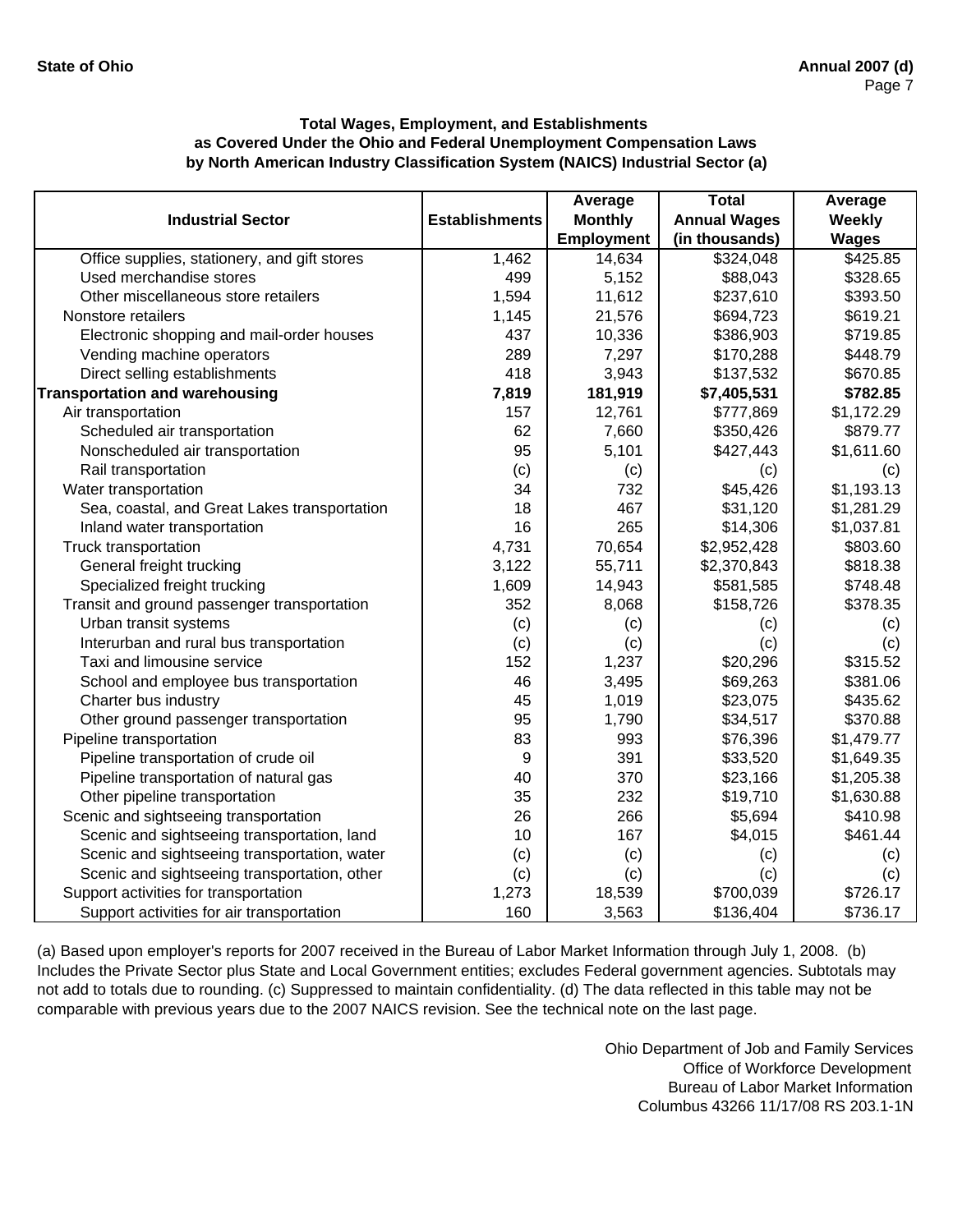|                                               |                       | Average           | <b>Total</b>        | Average      |
|-----------------------------------------------|-----------------------|-------------------|---------------------|--------------|
| <b>Industrial Sector</b>                      | <b>Establishments</b> | <b>Monthly</b>    | <b>Annual Wages</b> | Weekly       |
|                                               |                       | <b>Employment</b> | (in thousands)      | <b>Wages</b> |
| Support activities for rail transportation    | 56                    | 1,369             | \$40,416            | \$567.71     |
| Support activities for water transportation   | 38                    | 901               | \$37,440            | \$798.90     |
| Support activities for road transportation    | 371                   | 2,765             | \$79,364            | \$552.00     |
| Freight transportation arrangement            | 535                   | 7,980             | \$350,101           | \$843.75     |
| Other support activities for transportation   | 113                   | 1,961             | \$56,313            | \$552.38     |
| Postal service                                | (c)                   | (c)               | (c)                 | (c)          |
| Couriers and messengers                       | 517                   | 30,707            | \$1,225,201         | \$767.31     |
| Couriers and express delivery services        | 318                   | 29,585            | \$1,192,438         | \$775.12     |
| Local messengers and local delivery           | 200                   | 1,122             | \$32,763            | \$561.38     |
| Warehousing and storage                       | 640                   | 39,113            | \$1,460,929         | \$718.29     |
| Information                                   | 4,261                 | 87,597            | \$4,675,828         | \$1,026.52   |
| Publishing industries (except internet)       | 1,158                 | 31,011            | \$1,666,757         | \$1,033.60   |
| Newspaper, book, and directory publishers     | 796                   | 27,564            | \$1,384,865         | \$966.19     |
| Software publishers                           | 362                   | 3,448             | \$281,892           | \$1,572.40   |
| Motion picture and sound recording industries | 513                   | 6,072             | \$107,903           | \$341.77     |
| Motion picture and video industries           | 458                   | 5,837             | \$97,842            | \$322.37     |
| Sound recording industries                    | 56                    | 235               | \$10,061            | \$823.35     |
| Broadcasting (except internet)                | 270                   | 8,382             | \$414,244           | \$950.40     |
| Radio and television broadcasting             | 242                   | 8,032             | \$400,283           | \$958.42     |
| Cable and other subscription programming      | 28                    | 350               | \$13,960            | \$766.50     |
| Telecommunications                            | 1,758                 | 31,928            | \$1,874,917         | \$1,129.29   |
| Wired telecommunications carriers             | 1,047                 | 23,098            | \$1,373,923         | \$1,143.90   |
| Wireless telecommunications carriers          | 334                   | 4,662             | \$253,860           | \$1,047.29   |
| Satellite telecommunications                  | 19                    | 47                | \$4,137             | \$1,701.77   |
| Other telecommunications                      | 357                   | 4,122             | \$242,996           | \$1,133.67   |
| Data processing, hosting and related services | 323                   | 4,481             | \$218,123           | \$936.17     |
| Other information services                    | 240                   | 5,724             | \$393,884           | \$1,323.44   |
| <b>Finance and insurance</b>                  | 18,325                | 225,779           | \$13,256,142        | \$1,129.10   |
| Monetary authorities - central bank           | (c)                   | (c)               | (c)                 | (c)          |
| Credit intermediation and related activities  | 7,738                 | 107,768           | \$5,308,968         | \$947.37     |
| Depository credit intermediation              | 4,334                 | 69,348            | \$3,438,738         | \$953.60     |
| Nondepository credit intermediation           | 1,719                 | 24,039            | \$1,263,026         | \$1,010.40   |
| Activities related to credit intermediation   | 1,686                 | 14,382            | \$607,204           | \$811.92     |
| Securities, commodity contracts, investments  | 3057                  | 17073             | 1909137             | 2150.38      |
| Securities and commodity contracts brokerage  | 1,554                 | 10,886            | \$1,298,818         | \$2,294.48   |

(a) Based upon employer's reports for 2007 received in the Bureau of Labor Market Information through July 1, 2008. (b) Includes the Private Sector plus State and Local Government entities; excludes Federal government agencies. Subtotals may not add to totals due to rounding. (c) Suppressed to maintain confidentiality. (d) The data reflected in this table may not be comparable with previous years due to the 2007 NAICS revision. See the technical note on the last page.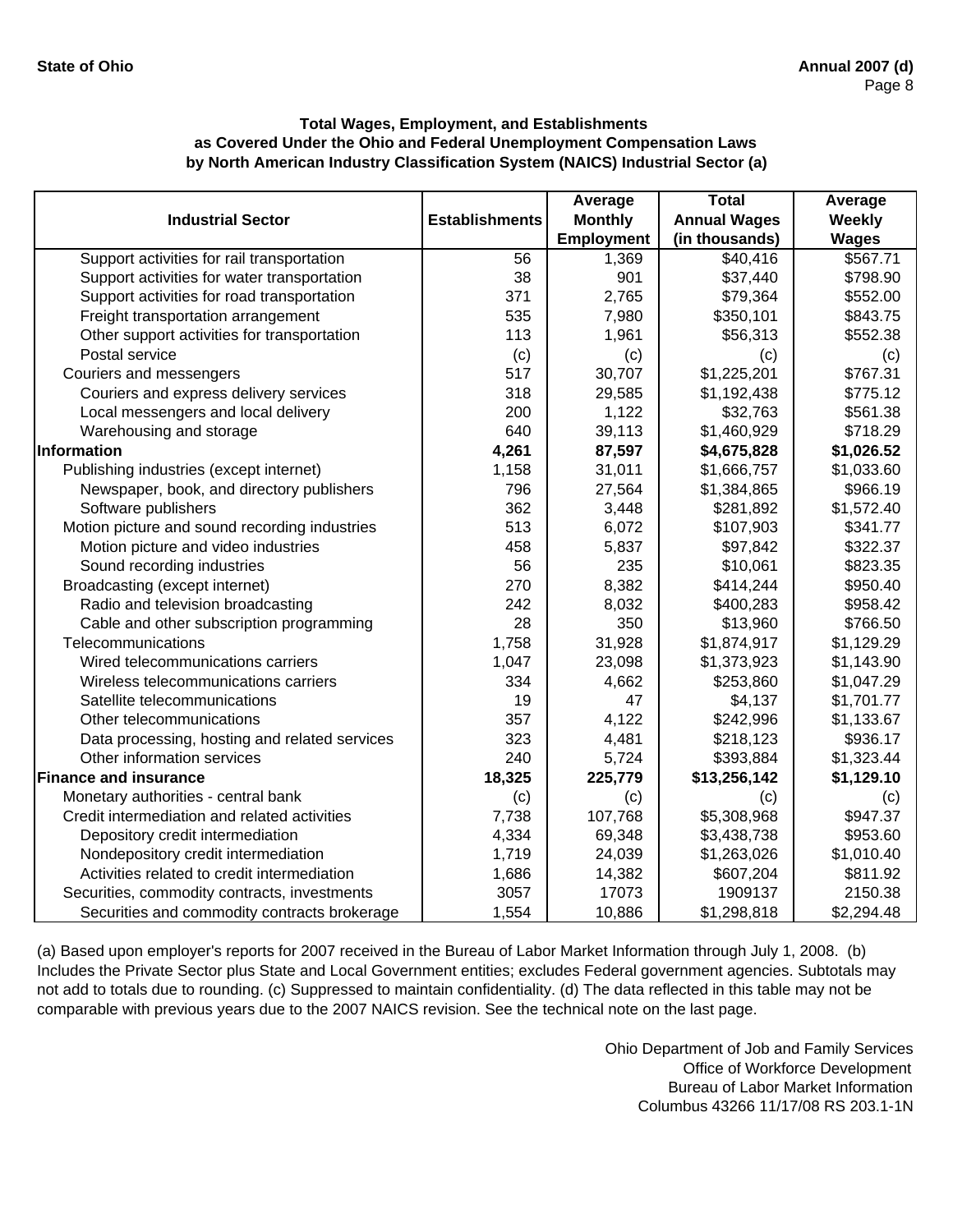|                                                |                       | Average           | <b>Total</b>        | Average      |
|------------------------------------------------|-----------------------|-------------------|---------------------|--------------|
| <b>Industrial Sector</b>                       | <b>Establishments</b> | <b>Monthly</b>    | <b>Annual Wages</b> | Weekly       |
|                                                |                       | <b>Employment</b> | (in thousands)      | <b>Wages</b> |
| Securities and commodity exchanges             | $\overline{4}$        | 7                 | \$1,005             | \$2,897.77   |
| Other financial investment activities          | 1,499                 | 6,181             | \$609,314           | \$1,895.79   |
| Insurance carriers and related activities      | 7,398                 | 98,901            | \$5,908,024         | \$1,148.79   |
| Insurance carriers                             | 1,663                 | 64,097            | \$4,173,335         | \$1,252.12   |
| Insurance agencies, brokerages, and related    | 5,736                 | 34,804            | \$1,734,689         | \$958.48     |
| Funds, trusts, and other financial vehicles    | (c)                   | (c)               | (c)                 | (c)          |
| Insurance and employee benefit funds           | 72                    | 446               | \$19,794            | \$853.65     |
| Other investment pools and funds               | (c)                   | (c)               | (c)                 | (c)          |
| Real estate and rental and leasing             | 10,722                | 66,663            | \$2,276,727         | \$656.79     |
| Real estate                                    | 8,206                 | 43,810            | \$1,529,029         | \$671.17     |
| Lessors of real estate                         | 3300                  | 19408             | 588912              | 583.54       |
| Offices of real estate agents and brokers      | 2,261                 | 8,120             | \$344,818           | \$816.65     |
| Activities related to real estate              | 2645                  | 16282             | 595298              | 703.12       |
| Rental and leasing services                    | 2,405                 | 22,304            | \$713,393           | \$615.10     |
| Automotive equipment rental and leasing        | 561                   | 6,716             | \$239,346           | \$685.31     |
| Consumer goods rental                          | 1,273                 | 10,070            | \$225,828           | \$431.25     |
| General rental centers                         | 219                   | 1,873             | \$61,124            | \$627.48     |
| Machinery and equipment rental and leasing     | 352                   | 3,644             | \$187,095           | \$987.44     |
| Lessors of nonfinancial intangible assets      | 111                   | 550               | \$34,305            | \$1,200.58   |
| <b>Professional and technical services</b>     | 29,450                | 246,504           | \$14,542,382        | \$1,134.52   |
| Professional and technical services            | 29,450                | 246,504           | \$14,542,382        | \$1,134.52   |
| Legal services                                 | 6,002                 | 38,190            | \$2,171,438         | \$1,093.44   |
| Accounting and bookkeeping services            | 4,247                 | 33,088            | \$1,609,607         | \$935.50     |
| Architectural and engineering services         | 3,652                 | 42,490            | \$2,581,230         | \$1,168.25   |
| Specialized design services                    | 1,026                 | 5,991             | \$364,180           | \$1,169.04   |
| Computer systems design and related services   | 5,245                 | 49,149            | \$3,758,309         | \$1,470.54   |
| Management and technical consulting services   | 4,839                 | 24,293            | \$1,602,406         | \$1,268.48   |
| Scientific research and development services   | 563                   | 14,635            | \$1,112,187         | \$1,461.44   |
| Advertising, PR, and related services          | 1,586                 | 15,941            | \$663,149           | \$800.00     |
| Other professional and technical services      | 2,291                 | 22,727            | \$679,875           | \$575.29     |
| <b>Management of companies and enterprises</b> | 1,554                 | 105,805           | \$9,454,627         | \$1,718.44   |
| Management of companies and enterprises        | 1,554                 | 105,805           | \$9,454,627         | \$1,718.44   |
| <b>Administrative and waste services</b>       | 16,172                | 315,828           | \$8,506,133         | \$517.94     |
| Administrative and support services            | 15,244                | 302,274           | \$7,920,154         | \$503.88     |
| Office administrative services                 | 1,360                 | 16,042            | \$907,477           | \$1,087.85   |

(a) Based upon employer's reports for 2007 received in the Bureau of Labor Market Information through July 1, 2008. (b) Includes the Private Sector plus State and Local Government entities; excludes Federal government agencies. Subtotals may not add to totals due to rounding. (c) Suppressed to maintain confidentiality. (d) The data reflected in this table may not be comparable with previous years due to the 2007 NAICS revision. See the technical note on the last page.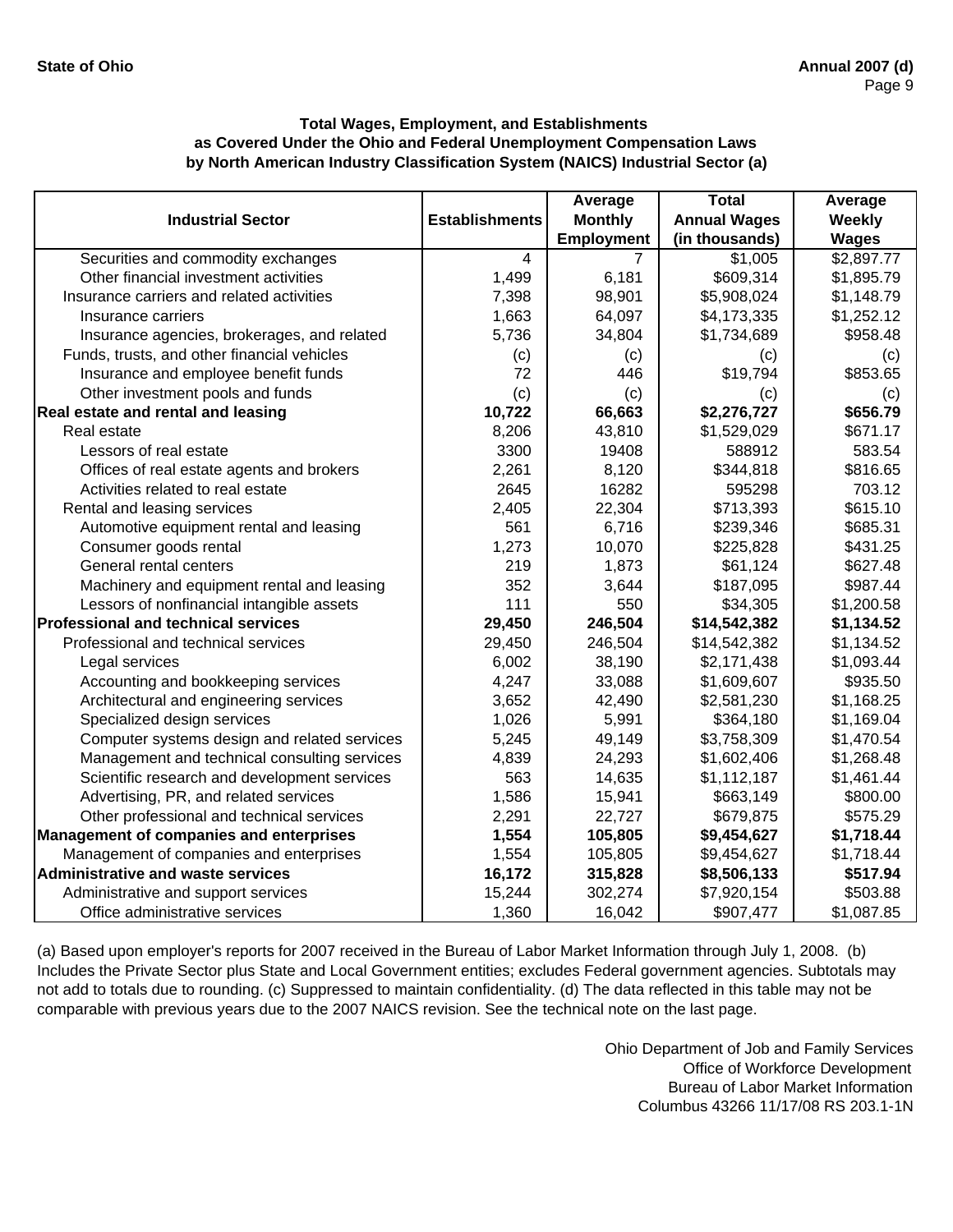|                                             |                       | Average           | <b>Total</b>        | Average         |
|---------------------------------------------|-----------------------|-------------------|---------------------|-----------------|
| <b>Industrial Sector</b>                    | <b>Establishments</b> | <b>Monthly</b>    | <b>Annual Wages</b> | Weekly          |
|                                             |                       | <b>Employment</b> | (in thousands)      | <b>Wages</b>    |
| Facilities support services                 | $\overline{71}$       | 2,646             | \$94,869            | $\sqrt{689.40}$ |
| <b>Employment services</b>                  | 2,838                 | 142,883           | \$3,239,644         | \$436.02        |
| <b>Business support services</b>            | 1,264                 | 35,483            | \$1,172,579         | \$635.50        |
| Travel arrangement and reservation services | 746                   | 4,209             | \$133,757           | \$611.21        |
| Investigation and security services         | 827                   | 23,431            | \$546,631           | \$448.63        |
| Services to buildings and dwellings         | 7,349                 | 65,099            | \$1,348,783         | \$398.44        |
| Other support services                      | 790                   | 12,481            | \$476,414           | \$734.04        |
| Waste management and remediation services   | 928                   | 13,554            | \$585,980           | \$831.42        |
| Waste collection                            | 365                   | 4,165             | \$154,102           | \$711.52        |
| Waste treatment and disposal                | 187                   | 5,476             | \$271,496           | \$953.42        |
| Remediation and other waste services        | 376                   | 3,912             | \$160,382           | \$788.33        |
| <b>Educational services</b>                 | 2,756                 | 87,487            | \$2,711,133         | \$595.94        |
| <b>Educational services</b>                 | 2,756                 | 87,487            | \$2,711,133         | \$595.94        |
| Elementary and secondary schools            | 698                   | 38,121            | \$977,138           | \$492.92        |
| Junior colleges                             | 39                    | 2,238             | \$70,684            | \$607.33        |
| Colleges and universities                   | 137                   | 31,822            | \$1,277,126         | \$771.79        |
| Business, computer and management training  | 319                   | 2,589             | \$113,633           | \$844.21        |
| Technical and trade schools                 | 288                   | 3,153             | \$103,458           | \$630.96        |
| Other schools and instruction               | 1,015                 | 7,657             | \$110,025           | \$276.33        |
| <b>Educational support services</b>         | 261                   | 1,907             | \$59,068            | \$595.63        |
| Health care and social assistance           | 25,841                | 689,923           | \$25,838,418        | \$720.21        |
| Ambulatory health care services             | 18,148                | 226,657           | \$10,663,224        | \$904.73        |
| Offices of physicians                       | 6,940                 | 81,692            | \$5,775,610         | \$1,359.62      |
| Offices of dentists                         | 4,190                 | 30,328            | \$1,267,177         | \$803.52        |
| Offices of other health practitioners       | 4,339                 | 27,068            | \$890,014           | \$632.33        |
| Outpatient care centers                     | 924                   | 25,502            | \$1,076,985         | \$812.13        |
| Medical and diagnostic laboratories         | 576                   | 7,570             | \$325,086           | \$825.83        |
| Home health care services                   | 878                   | 42,898            | \$971,629           | \$435.58        |
| Other ambulatory health care services       | 304                   | 11,598            | \$356,722           | \$591.50        |
| Hospitals                                   | 210                   | 221,661           | \$9,654,332         | \$837.60        |
| General medical and surgical hospitals      | 180                   | 217,811           | \$9,515,497         | \$840.13        |
| Psychiatric and substance abuse hospitals   | 10                    | 1,104             | \$36,843            | \$641.73        |
| Other hospitals                             | 21                    | 2,746             | \$101,992           | \$714.40        |
| Nursing and residential care facilities     | 3,305                 | 163,195           | \$3,934,223         | \$463.62        |
| Nursing care facilities                     | 1,011                 | 103,831           | \$2,605,381         | \$482.56        |

(a) Based upon employer's reports for 2007 received in the Bureau of Labor Market Information through July 1, 2008. (b) Includes the Private Sector plus State and Local Government entities; excludes Federal government agencies. Subtotals may not add to totals due to rounding. (c) Suppressed to maintain confidentiality. (d) The data reflected in this table may not be comparable with previous years due to the 2007 NAICS revision. See the technical note on the last page.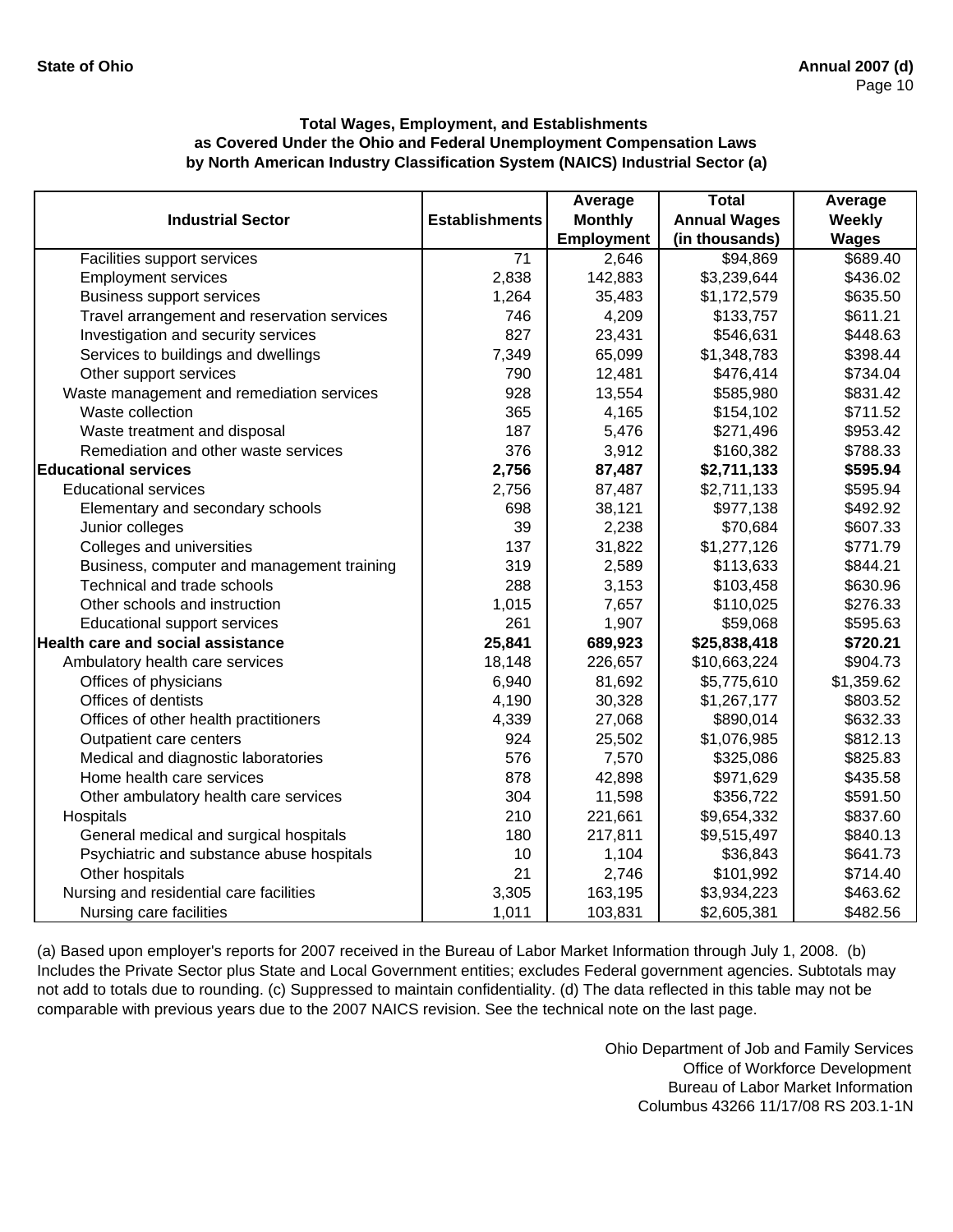|                                               |                       | Average        | <b>Total</b>        | Average      |
|-----------------------------------------------|-----------------------|----------------|---------------------|--------------|
| <b>Industrial Sector</b>                      | <b>Establishments</b> | <b>Monthly</b> | <b>Annual Wages</b> | Weekly       |
|                                               |                       | Employment     | (in thousands)      | <b>Wages</b> |
| Residential mental health facilities          | 1,309                 | 24,122         | \$545,772           | \$435.10     |
| Community care facilities for the elderly     | 695                   | 30,272         | \$663,302           | \$421.38     |
| Other residential care facilities             | 289                   | 4,970          | \$119,768           | \$463.44     |
| Social assistance                             | 4,179                 | 78,411         | \$1,586,640         | \$389.13     |
| Individual and family services                | 1,468                 | 35,727         | \$810,424           | \$436.23     |
| Emergency and other relief services           | 335                   | 4,777          | \$122,411           | \$492.83     |
| Vocational rehabilitation services            | 261                   | 9,743          | \$183,816           | \$362.83     |
| Child day care services                       | 2,115                 | 28,165         | \$469,987           | \$320.90     |
| Arts, entertainment, and recreation           | 3,903                 | 65,763         | \$1,761,806         | \$515.19     |
| Performing arts and spectator sports          | 928                   | 14,184         | \$910,199           | \$1,234.02   |
| Performing arts companies                     | 190                   | 3,415          | \$94,649            | \$532.94     |
| Spectator sports                              | 192                   | 5,119          | \$605,327           | \$2,273.94   |
| Promoters of performing arts and sports       | 252                   | 4,555          | \$166,241           | \$701.85     |
| Agents and managers for public figures        | 55                    | 325            | \$24,408            | \$1,443.90   |
| Independent artists, writers, and performers  | 239                   | 770            | \$19,574            | \$489.02     |
| Museums, historical sites, zoos, and parks    | 177                   | 5,657          | \$147,713           | \$502.17     |
| Amusements, gambling, and recreation          | 2,798                 | 45,922         | \$703,894           | \$294.77     |
| Amusement parks and arcades                   | 99                    | 5,013          | \$93,310            | \$357.94     |
| Gambling industries                           | 23                    | 116            | \$2,975             | \$492.88     |
| Other amusement and recreation industries     | 2,676                 | 40,792         | \$607,609           | \$286.44     |
| <b>Accommodation and food services</b>        | 22,561                | 434,610        | \$5,586,372         | \$247.19     |
| Accommodation                                 | 1,612                 | 34,770         | \$608,869           | \$336.75     |
| Traveler accommodation                        | 1,360                 | 32,875         | \$582,151           | \$340.54     |
| RV parks and recreational camps               | 199                   | 1,607          | \$22,298            | \$266.83     |
| Rooming and boarding houses                   | 54                    | 288            | \$4,421             | \$294.85     |
| Food services and drinking places             | 20,950                | 399,840        | \$4,977,503         | \$239.40     |
| Full-service restaurants                      | 6,467                 | 177,493        | \$2,409,235         | \$261.04     |
| Limited-service eating places                 | 10,663                | 191,422        | \$2,171,706         | \$218.17     |
| Special food services                         | 865                   | 14,141         | \$213,410           | \$290.23     |
| Drinking places (alcoholic beverages)         | 2,955                 | 16,784         | \$183,152           | \$209.87     |
| Other services (except public administration) | 25,515                | 164,762        | \$4,040,384         | \$471.59     |
| Repair and maintenance                        | 8,172                 | 46,102         | \$1,528,312         | \$637.52     |
| Automotive repair and maintenance             | 6,069                 | 32,834         | \$973,505           | \$570.17     |
| Electronic equipment repair and maintenance   | 481                   | 3,174          | \$147,495           | \$893.65     |
| Commercial machinery repair and maintenance   | 1,064                 | 7,807          | \$342,125           | \$842.75     |

(a) Based upon employer's reports for 2007 received in the Bureau of Labor Market Information through July 1, 2008. (b) Includes the Private Sector plus State and Local Government entities; excludes Federal government agencies. Subtotals may not add to totals due to rounding. (c) Suppressed to maintain confidentiality. (d) The data reflected in this table may not be comparable with previous years due to the 2007 NAICS revision. See the technical note on the last page.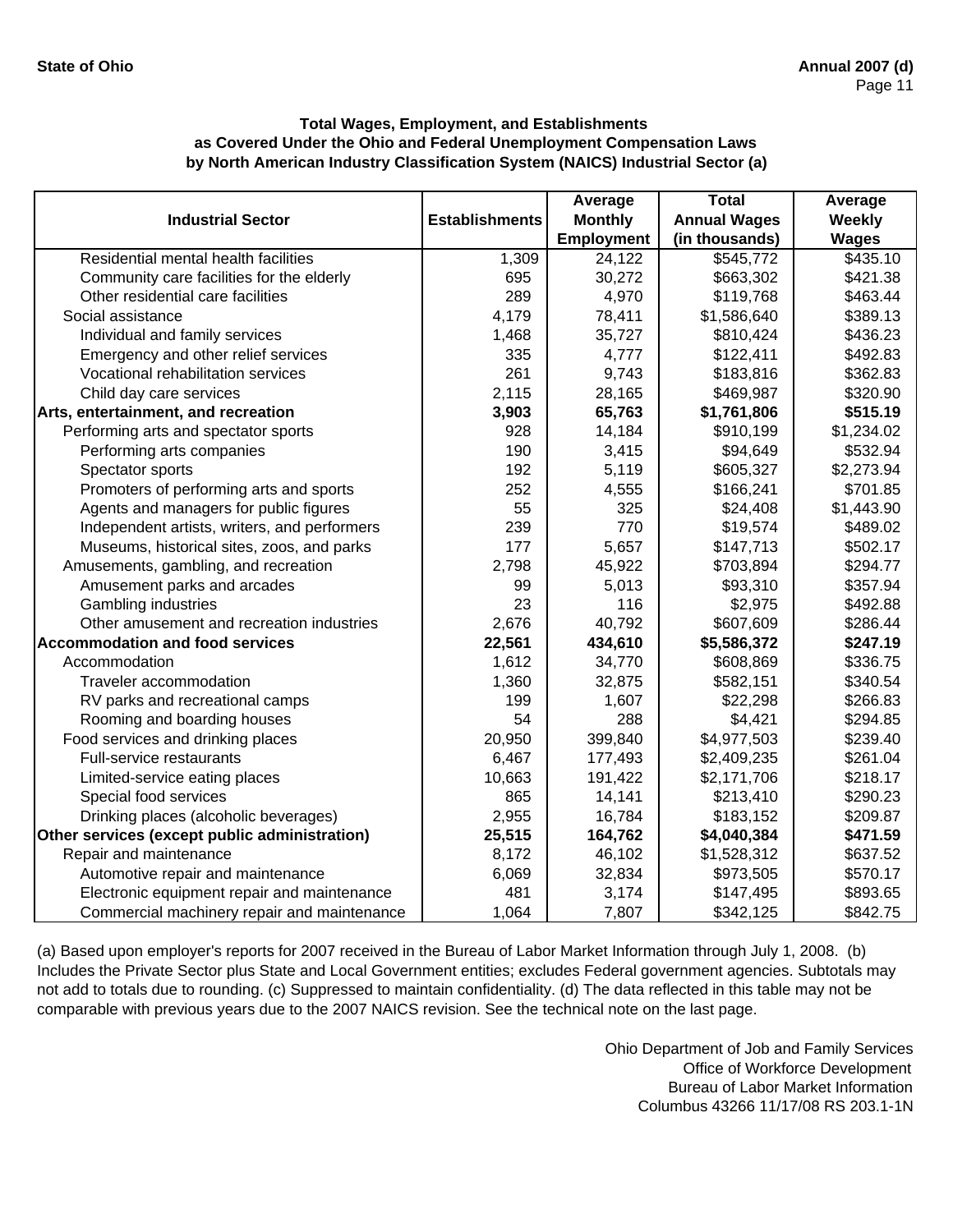|                                           |                       | Average           | <b>Total</b>        | Average       |
|-------------------------------------------|-----------------------|-------------------|---------------------|---------------|
| <b>Industrial Sector</b>                  | <b>Establishments</b> | <b>Monthly</b>    | <b>Annual Wages</b> | <b>Weekly</b> |
|                                           |                       | <b>Employment</b> | (in thousands)      | <b>Wages</b>  |
| Household goods repair and maintenance    | 559                   | 2,287             | \$65,187            | \$548.15      |
| Personal and laundry services             | 7,378                 | 59,676            | \$1,206,108         | \$388.67      |
| Personal care services                    | 4,303                 | 30,257            | \$507,939           | \$322.83      |
| Death care services                       | 993                   | 7,194             | \$205,158           | \$548.42      |
| Drycleaning and laundry services          | 1,197                 | 14,578            | \$351,220           | \$463.31      |
| Other personal services                   | 886                   | 7,647             | \$141,791           | \$356.56      |
| Membership associations and organizations | 4,978                 | 51,725            | \$1,142,543         | \$424.79      |
| Religious organizations                   | 384                   | 3,847             | \$68,592            | \$342.90      |
| Grantmaking and giving services           | 316                   | 3,720             | \$162,353           | \$839.19      |
| Social advocacy organizations             | 448                   | 5,249             | \$147,146           | \$539.10      |
| Civic and social organizations            | 1,585                 | 22,439            | \$274,138           | \$234.94      |
| Professional and similar organizations    | 2,245                 | 16,470            | \$490,314           | \$572.50      |
| Private households                        | 3,913                 | 5,478             | \$105,282           | \$369.62      |
|                                           |                       |                   |                     |               |
|                                           |                       |                   |                     |               |
|                                           |                       |                   |                     |               |
| <b>State and Local Government</b>         | 13,572                | 675,265           | \$27,288,546        | \$777.15      |
| <b>State Government</b>                   | 1,799                 | 133,383           | \$6,229,865         | \$898.20      |
| <b>Local Government</b>                   | 11,773                | 541,882           | \$21,058,680        | \$747.35      |
|                                           |                       |                   |                     |               |
| <b>Federal Government</b>                 | 1,949                 | 76,729            | \$4,915,410         | \$1,231.96    |

(a) Based upon employer's reports for 2007 received in the Bureau of Labor Market Information through July 1, 2008. (b) Includes the Private Sector plus State and Local Government entities; excludes Federal government agencies. Subtotals may not add to totals due to rounding. (c) Suppressed to maintain confidentiality. (d) The data reflected in this table may not be comparable with previous years due to the 2007 NAICS revision. See the technical note on the last page.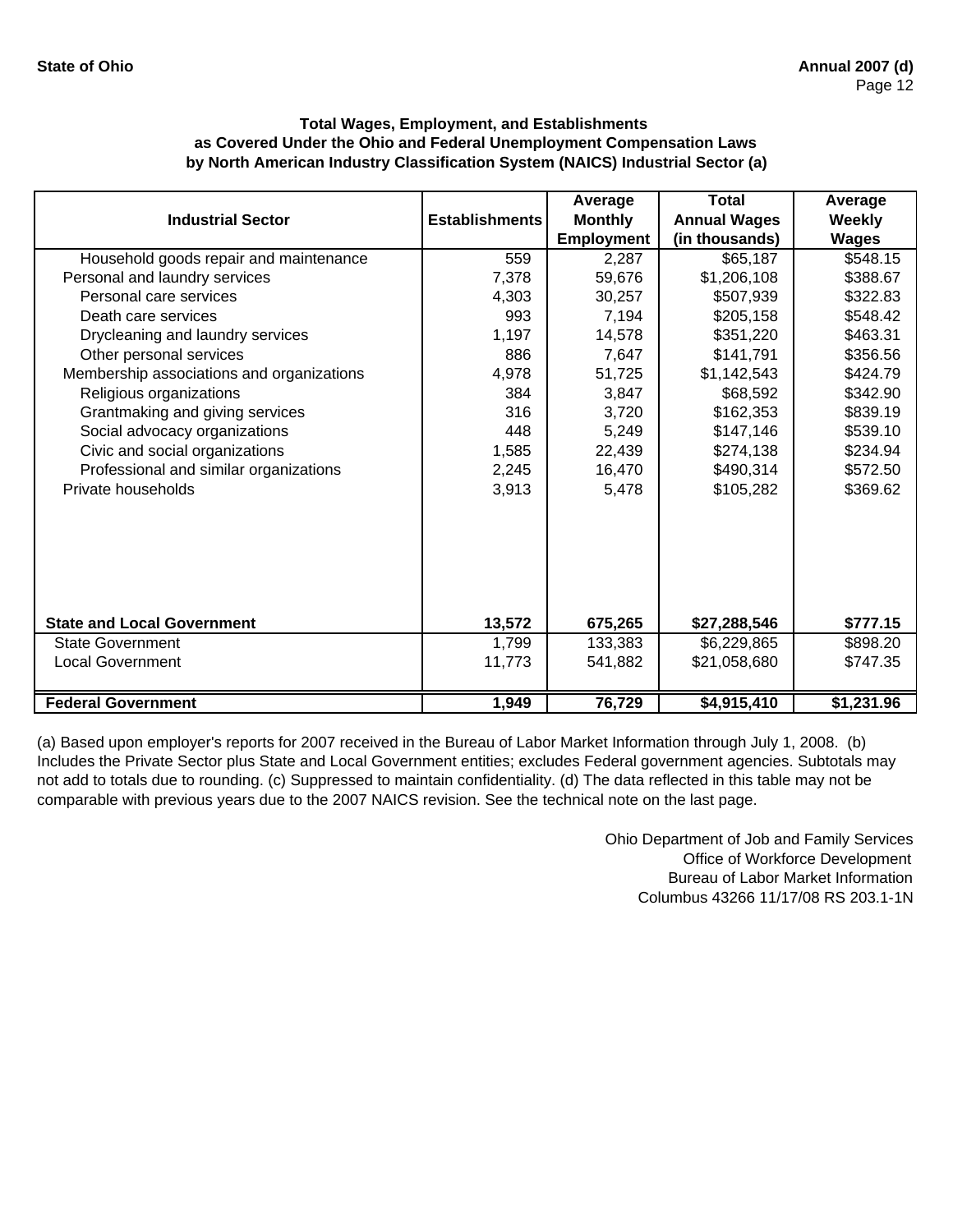# **Impact of the 2007 Revision of the North American Industry Classification System (NAICS) on the 4-Digit Annual Tables**

The 4-Digit tables reflect the revision of NAICS 2002 to NAICS 2007. The NAICS 2007 revised codes no longer include the following:

> 516 Internet Publishing and Broadcasting is now included in code 519 Other Information Services 5173 Telecommunication Resellers is classified in code 5179 Other Telecommunications 5175 Cable and Other Program Distribution is part of code 5171 Wired Telecommunications Carriers 5181 Internet Service Providers and Web Search Portals, is coded under 519 Other Information Services

> Due to the deletion of 5181, code 5182 Data Processing and Related Services was left as the only four digit code under 518 Data Processing, Hosting and Related Services. Therefore, it is only presented at the three digit level.

The following NAICS 2002 codes were split into more than one NAICS 2007 code:

| 2002 |                                                   | 1119 Other Crop Farming                                                        |  |  |
|------|---------------------------------------------------|--------------------------------------------------------------------------------|--|--|
| 2007 | 1119                                              | Other Crop Farming                                                             |  |  |
| 2007 | 1125                                              | Aquaculture                                                                    |  |  |
| 2002 |                                                   | 3152 Cut and Sew Apparel Manufacturing                                         |  |  |
| 2007 | 3149                                              | <b>Other Textile Product Mills</b>                                             |  |  |
| 2007 | 3152                                              | Cut and Sew Apparel Manufacturing                                              |  |  |
| 2002 |                                                   | <b>3261 Plastics Product Manufacturing</b>                                     |  |  |
| 2007 | 3261                                              | <b>Plastics Product Manufacturing</b>                                          |  |  |
| 2007 | 3366                                              | Ship and Boat Building                                                         |  |  |
| 2002 | <b>3262 Rubber Product Manufacturing</b>          |                                                                                |  |  |
| 2007 | 3262                                              | <b>Rubber Product Manufacturing</b>                                            |  |  |
| 2007 | 3366                                              | Ship and Boat Building                                                         |  |  |
| 2002 | 3342 Communications Equipment Manufacturing       |                                                                                |  |  |
| 2007 | 3342                                              | <b>Communications Equipment Manufacturing</b>                                  |  |  |
| 2007 | 3345                                              | Navigational, Measuring, Electromedical, and Control Instruments Manufacturing |  |  |
| 2002 | 3391 Medical Equipment and Supplies Manufacturing |                                                                                |  |  |
| 2007 | 3332                                              | <b>Industrial Machinery Manufacturing</b>                                      |  |  |
| 2007 | 3334                                              | Ventilation, Heating, Air-Conditioning, and Commercial Refrigeration Equipment |  |  |
|      | Manufacturing                                     |                                                                                |  |  |
| 2007 | 3339                                              | Other General Purpose Machinery Manufacturing                                  |  |  |
| 2007 | 3371                                              | Household and Institutional Furniture and Kitchen Cabinet Manufacturing        |  |  |
| 2007 | 3391                                              | Medical Equipment and Supplies Manufacturing                                   |  |  |